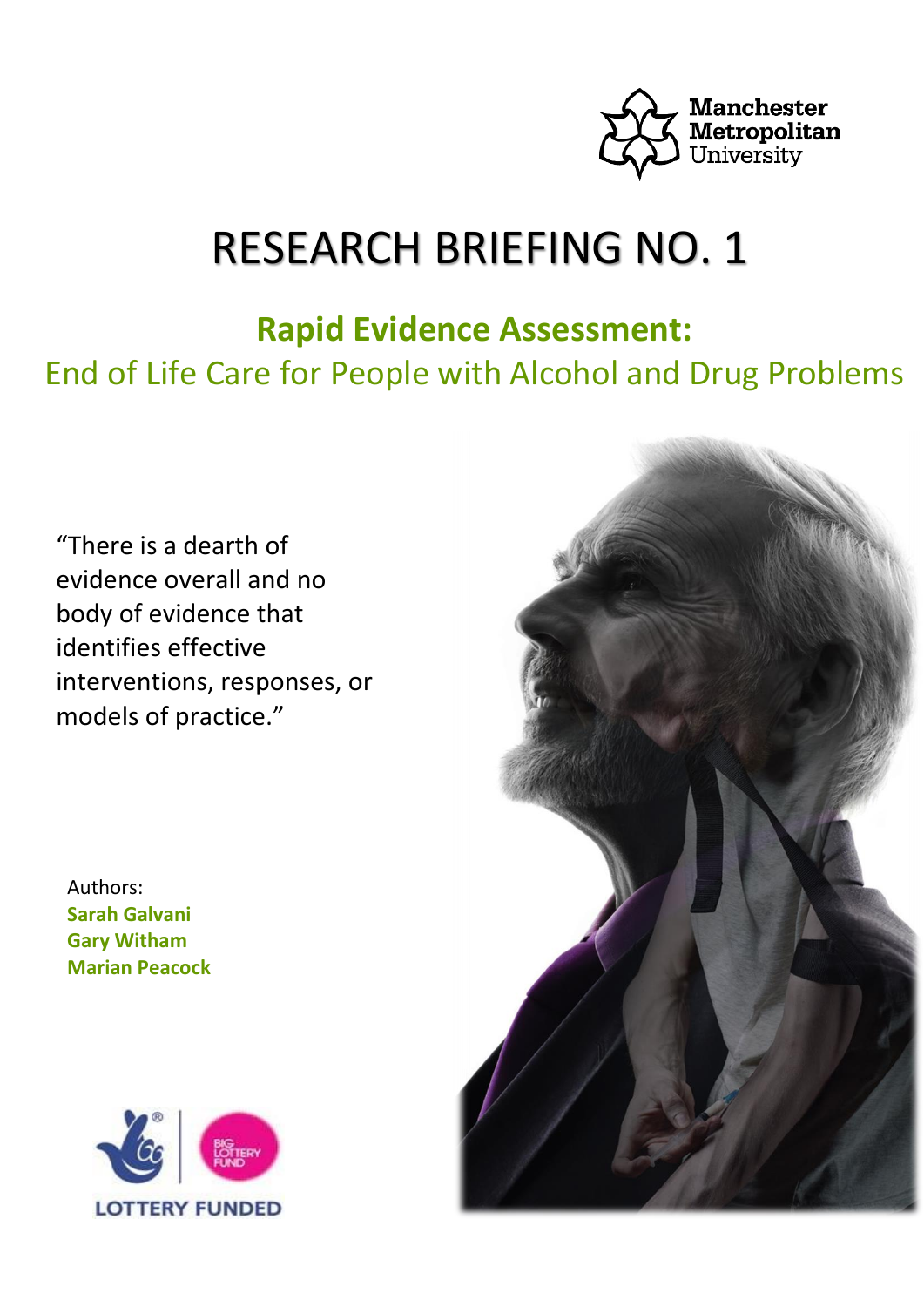## **Key findings**

- 1. The aim of this Rapid Evidence Assessment (REA) was to determine the nature and extent of the international research evidence on *current responses* to end of life care for people with substance problems published between 2004-2016.
- 2. There is a dearth of evidence overall and no body of evidence that identifies effective interventions, responses, or models of practice.
- 3. This REA, therefore, refocussed on a broader scoping of the evidence and producing a systematic map of the evidence available, the themes and implications for practice, and future research. The same date parameters were set.
- 4. A final sample of 60 papers was included in the review, 32 of which reported empirical research.
- 5. Of the 32 empirical papers, quality assessment indicated that only nine were of high quality, 18 were of moderate quality and five were of low quality.
- 6. Most of the papers reported on studies in North America and to a lesser extent, Europe and Australia. Only nine were UK based.
- 7. Methodologically, quantitative studies dominated the available evidence. Only 11 papers (34.3%) were qualitative.
- 8. The majority of papers focussed on some aspect of pain management and prescribing practice where there are, or have been, substance problems. Most of these focussed on people with cancer diagnoses.
- 9. A small body of work focussed on particular groups of people, primarily homeless people, people with mental ill health and people with HIV.
- 10. Six papers focussed on alcohol use among people with cancer diagnoses.
- 11. There were some common recommendations relating to safe and effective pain management strategies, harm reduction strategies and the acknowledgement of complex comorbidities among this group of people.
- 12. The literature highlighted the under-utilisation of preventative or primary care services by this group of people, the need for empathetic communication by professionals, and a flexible service response.

*This Briefing is drawn from a more detailed report (Witham et al., 2018) that sets out the findings of the REA including a listing of the final papers reviewed. The full report provides a narrative on some of the recommendations and practice challenges that were embedded in the papers. These data can help to extend the debate on how best to ensure that the health inequalities faced by people with substance problems needing end of life care are addressed.*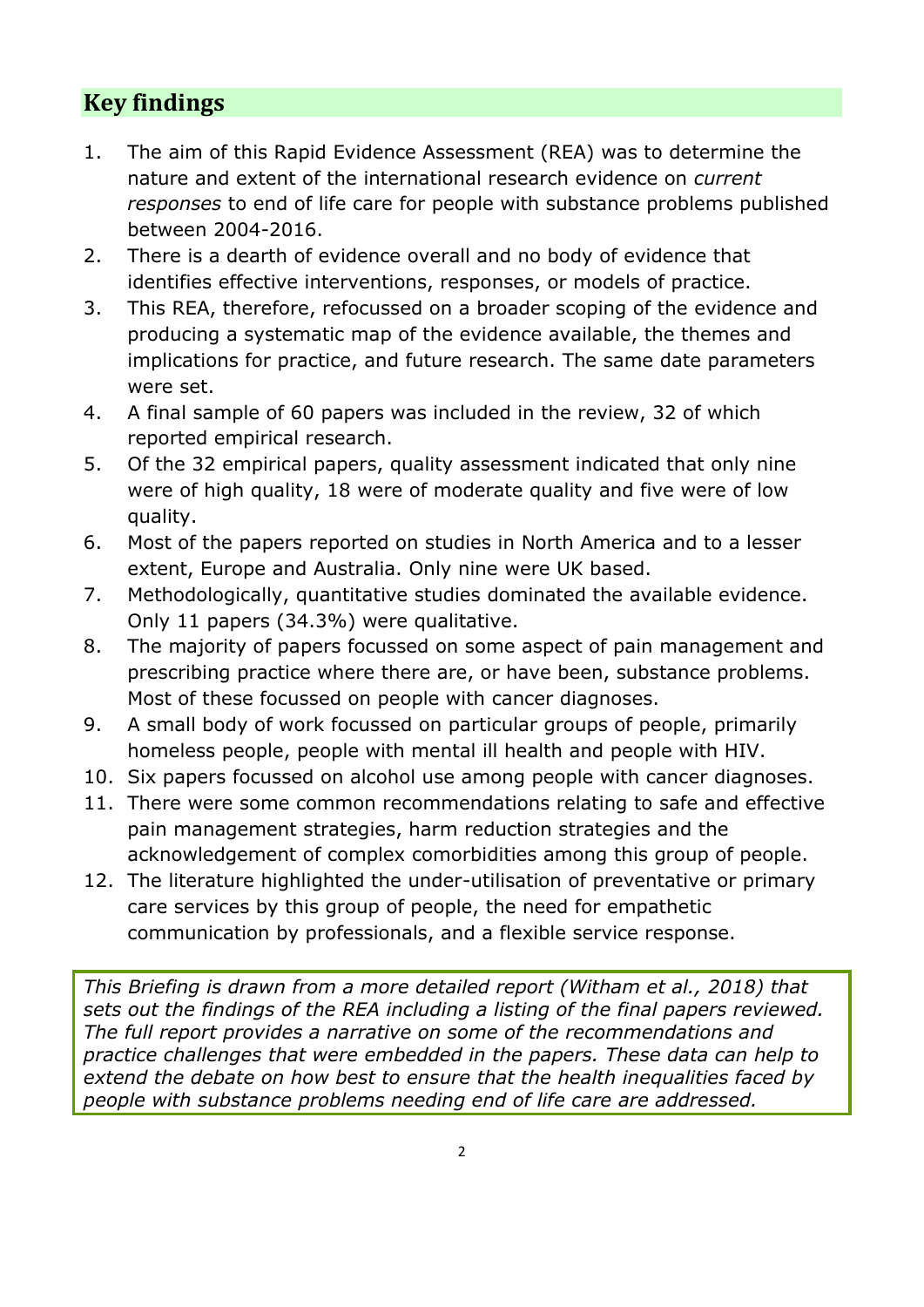## **Background**

In the last two decades there has been a number of changes evident among the population whose use of substances<sup>1</sup> is problematic. The most notable is the increase in the number of older drug users and a resultant rise in rates of death from non-drug related conditions (Beynon, 2010). This means that current and previous substance users now survive long enough to die of health conditions more commonly found in deprived cohorts of the wider population (Corkery 2008; Beynon et al. 2010). Further, changes in life expectancy in the general population leading to a pattern of population ageing is likely to be mirrored in the smaller population of substance users. The shifts in harm reduction and treatment policies means that older substance users (over the age of 40) are now more likely to die of a non-drug related cause than users under the age of 40 (Stenbacka et al. 2008, Benyon et al. 2010).

There has also been an increase in alcohol-related morbidity and mortality among older drinkers (Kaplan et al. 2012). This increase runs parallel to the increasingly clear evidence that alcohol causes cancers of the oropharynx, larynx, oesophagus, liver, colon, rectum and breast (Connor 2016). Excessive alcohol consumption is linked to a number of other chronic and potentially end of life conditions, including cardiovascular disease and liver cirrhosis (Rehm et al 2009).

Finally, the emergence and increasing use of New Psychoactive Substances (NPS - previously known as Legal Highs) is also part of the changing landscape of drug use. The impact of this increase on mortality and morbidity is not yet known. Some of the more immediate consequences of NPS use are apparent in the prisons system and in admissions to hospital accident and emergency departments for acute intoxication (Ralphs et al. 2017, Liakoni et al. 2016).

For the general population, while life expectancy has been increasing, so too has the number of years spent at the end of life living with disability and illhealth (Bell and Marmot 2017). This has led to a growth in the numbers of deaths which can be anticipated and which are likely to require palliative and end of life care (Etkind et al. 2017). However, little is known about the nature and extent of need for end of life care by substance using populations or how well services are equipped to work with the people with problematic substance use. The wider programme of research, of which this REA is part, set out to fill this gap in knowledge. Specifically, this REA focusses on determining what is already known as well as identifying gaps in the evidence base.

 $\overline{a}$ 

 $1$  We use 'substances' to mean alcohol and other drugs.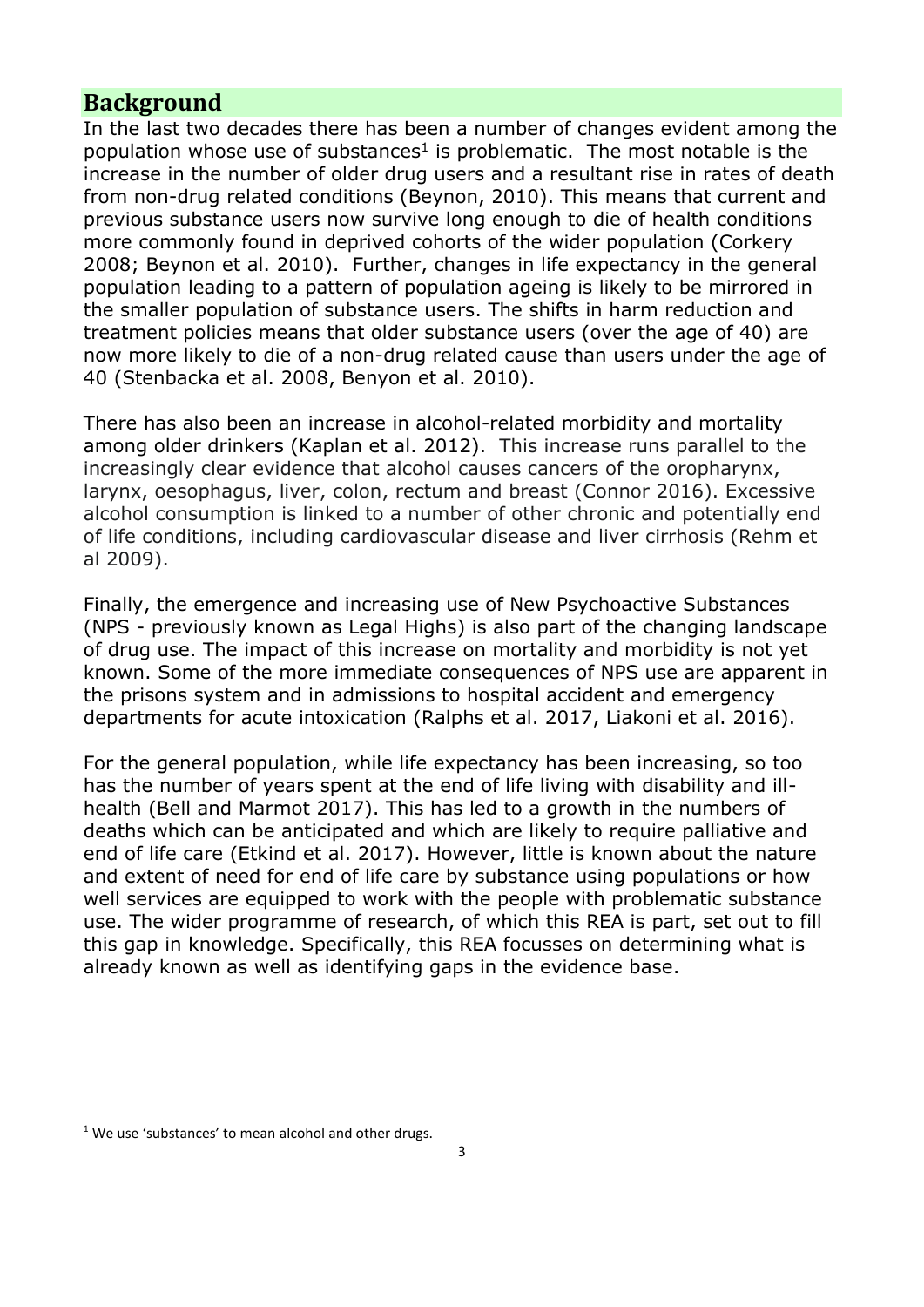## **Methodology**

This strand of the research programme exploring end of life care for people with substance problems set out to answer the following research question:

What does the existing international research and wider literature tell us about current responses to end of life care for people with substance problems?

The question focussed initially on care *responses* and was broken down further into the following objectives:

- 1. explore and document the evidence base that already exists on responses to end of life care for people with substance problems,
- 2. identify gaps in the evidence relating to focus and methodology,
- 3. identify examples of good practice, and
- 4. highlight future directions for research.

The review was conducted with the rigour of planning and approach of an REA. However, as a result of the dearth of evidence and the diversity of the literature found in its early stages, it also encompassed a systematic mapping of the review's findings.

The following databases and search terms comprised the final search protocol (see tables 1 and 2 below). The search focussed on English language literature between the years 2004 to  $2016^2$ .

Table 1 – Search fields, databases and other sources

| <b>Search within</b><br><b>fields</b> | Keywords/ subject terms/abstract                                                                                                                                                              |
|---------------------------------------|-----------------------------------------------------------------------------------------------------------------------------------------------------------------------------------------------|
| <b>Databases</b>                      | Amed, Psycharticles, Ovid, Ageinfo, MedLine,<br>Ebscohost, ASSIA, Social Care Online, Web of<br>Knowledge (including Social Science Citations Index),<br>Web of Science, SSCI, Samsha, NIAAA, |

Table 2 - Final search terms

| <b>Key search</b> | 1. end of life, palliative, dying, death, life limiting, life                             |  |  |
|-------------------|-------------------------------------------------------------------------------------------|--|--|
| terms:            | threatening                                                                               |  |  |
|                   | 2. drug misuse/abuse/use, substance<br>use/misuse/abuse, medication use or abuse, alcohol |  |  |
|                   |                                                                                           |  |  |

 $\overline{a}$ 

<sup>&</sup>lt;sup>2</sup> 2016 was the start date of the REA.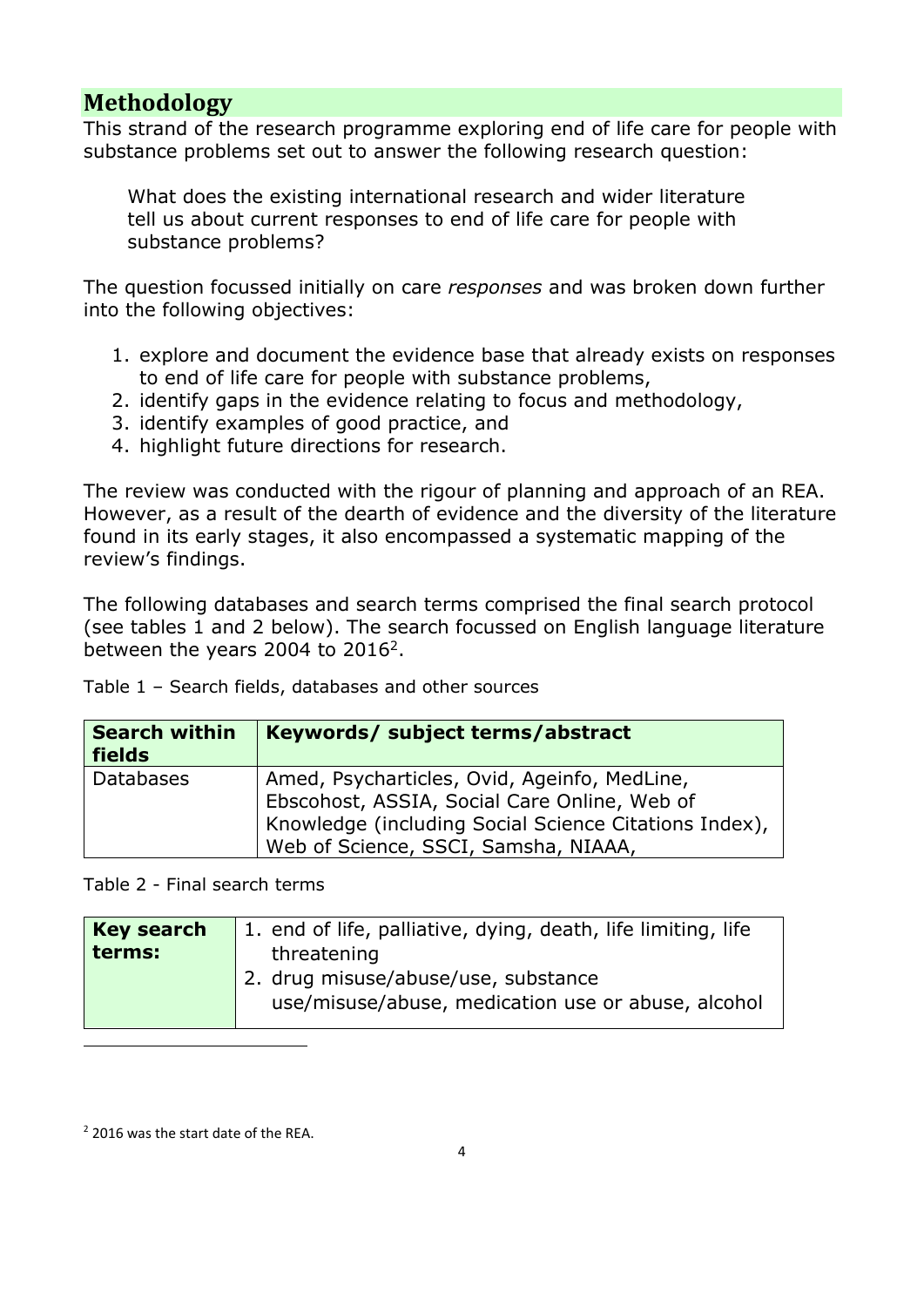Inclusion and exclusion criteria were drawn up for each search and applied throughout the screening process; title, abstract, and full text. We also excluded tobacco-related studies. Excluded papers were coded A-E (see coding table below in table 3).

Table 3 – Coding table

| $\mathbf{A}$            | Is not related to palliative or end of life care.                                                                                             |
|-------------------------|-----------------------------------------------------------------------------------------------------------------------------------------------|
| B                       | Is not related to substance use.                                                                                                              |
| $\overline{\mathbf{c}}$ | Is not related to palliative or end of life care nor substance use.                                                                           |
| D                       | Not about pathways; not about professional practice concerns;<br>not about family and social networks; not about impact or<br>considerations. |
|                         | Does not meet the above, but is of interest.                                                                                                  |

For 'borderline' papers, further discussion took place between two reviewers as to whether the paper should be included in the review. If any disagreement remained, the papers were reviewed by a third member of the research team who had the casting vote.

### **Assessing quality and relevance**

The quality of the individual studies was assessed based on six principles derived from DFID (2014) guidance; conceptual framing, transparency, appropriateness, cultural sensitivity, validity and cogency. The papers were scored on these six criteria using a three-point scale:

- $\blacksquare$  3 = no concerns;
- $\blacksquare$  2 = some minor concerns;
- $\blacksquare$  1 = major concerns.

This resulted in a score ranging from 6 to 18 for each study. Nine studies were judged to be high quality, 18 moderate and 5 low. It is important to note that a low or moderate 'quality' rating does not imply that a study was poorly designed or executed, it can simply mean that the report of the study did not fully explain its design or methods.

## **Findings**

The final search of peer reviewed articles resulted in 4384 hits. Application of the inclusion and exclusion criteria were applied at abstract and full text reading stages resulting in a final sample of 60 papers. The papers were extremely diverse in methodology, focus and audience. The systematic map below (figure 1) illustrates the range of evidence found.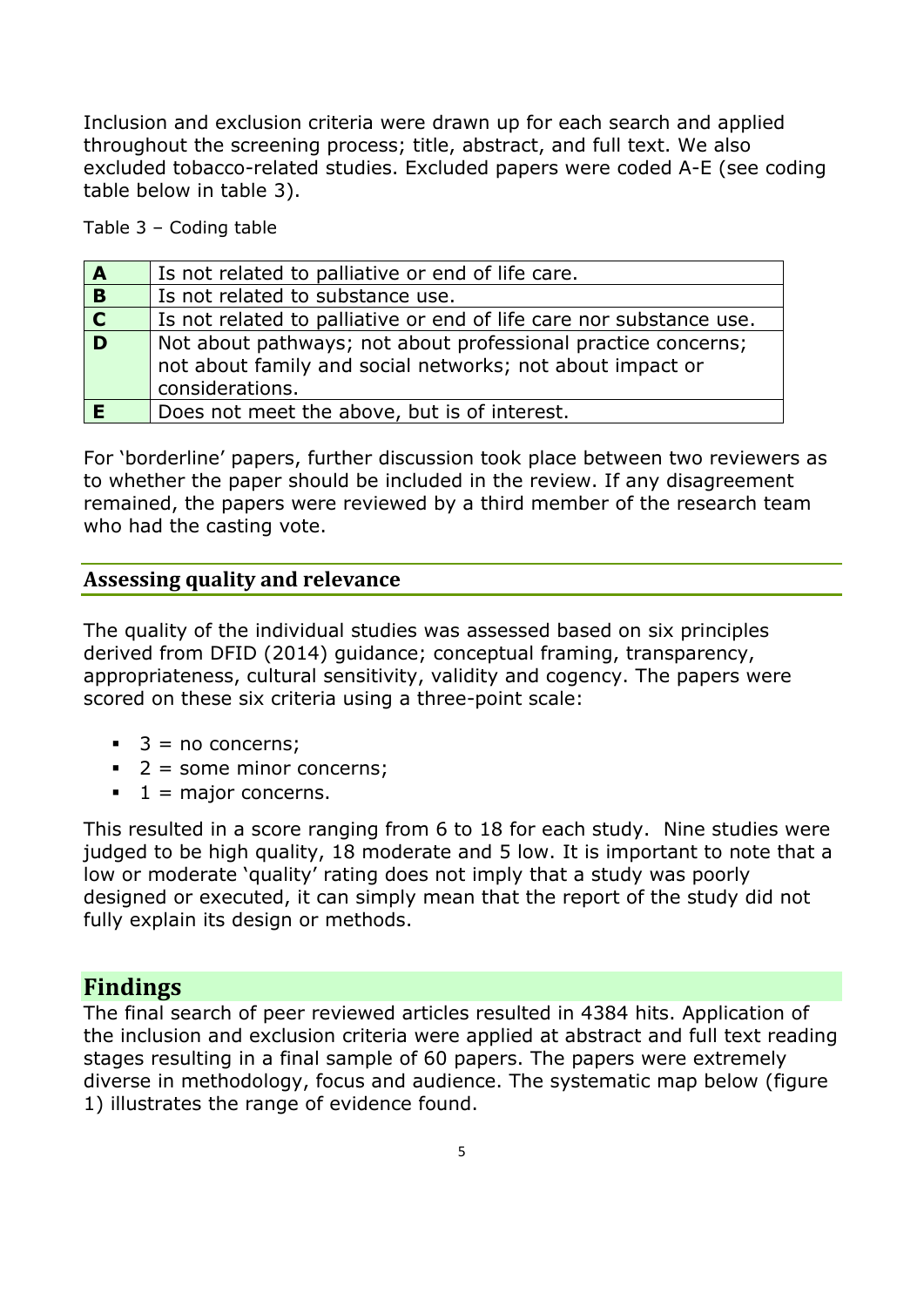The majority of papers found were published in the last decade and were North American (USA or Canadian) in origin. Just over half were based on empirical research of some kind with more quantitative data than qualitative data presented. The greater number of journal articles compared to other sources was a result of our search strategy which focussed on published research.

As the systematic map shows (see figure 1 below), the evidence could be grouped around three main themes: pain management (n=25), homeless and marginalised populations ( $n=24$ ) and alcohol-related papers ( $n=6$ ). In addition, there were five remaining papers which were diverse in focus and methodology. There were some overlap of categories within the papers.

The findings of this REA demonstrated a largely heterogeneous literature, with limited empirical work in any specific area of end of life care for people with substance problems. In the thematic analysis of these studies, pain management was, marginally, the largest category (n=25), followed by homeless and marginalised groups (n=24) and finally, alcohol-related papers (n=6). The majority of studies focused exclusively or predominantly on cancer populations, including 14 studies within the thematic category of pain management and all six of the papers related to the alcohol literature.

Within the pain literature, six studies were from more general palliative care populations with three related to HIV and two to non-cancer chronic pain. There were a small number of miscellaneous papers (n=5). In terms of geographical distribution of the published literature, the majority of the studies were from North America, (n=46; 76.7%) with the second largest sample from Europe (n=11; 18.2%). Only nine papers were from the UK. Therefore, the majority of the published literature from this REA is from a narrow geographical area. Within the thematic category of homeless and marginalised populations, the studies focused on mental health needs, HIV and homelessness and often related to service provider response. This category was often represented by studies using qualitative approaches (n=9) and therefore exploratory in nature, examining both service user and service provider perspectives.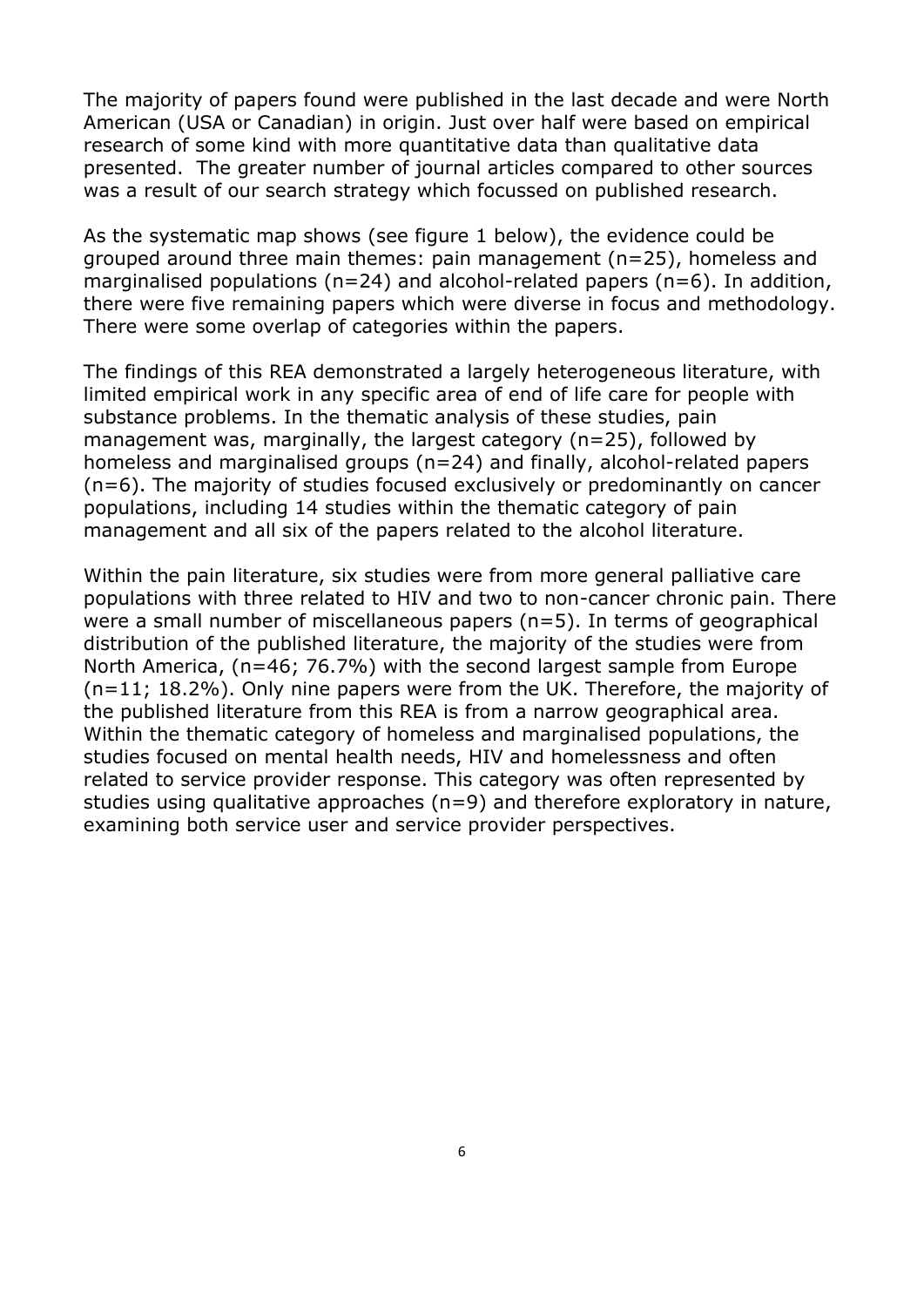| <b>Date:</b> $(n = 60)$<br>(date parameters 2004-2016)<br>2004-2008 (n = 12) 20%<br>2009-2012 (n = 23) 38.3%<br>2013-2016 (n = 25) 41.6%                                                                                 | <b>Country</b> $(n = 60)$<br>USA $(n = 34) 56.7%$<br>Canada (n = 12) 21.6%<br>UK $(n = 9)$ 13.3%<br>Australia $(n = 3)$ 5%<br>Italy $(n = 1) 1.6%$<br>Sweden ( $n = 1$ ) 1.6%                                                         |
|--------------------------------------------------------------------------------------------------------------------------------------------------------------------------------------------------------------------------|---------------------------------------------------------------------------------------------------------------------------------------------------------------------------------------------------------------------------------------|
|                                                                                                                                                                                                                          |                                                                                                                                                                                                                                       |
| <b>Type of Publication</b> $(n = 60)$<br>Journal Article (n = 58) 96.7%<br>Book chapter $(n = 2)$ 3.2%                                                                                                                   | <b>Content</b> $(n = 60)$<br>Pain management $(n = 25)$ 41.6%<br>Homelessness and marginalised<br>groups (n = 24) 40%<br>Alcohol related $(n = 6)$ 10%<br>Other ( $n = 5$ ) 8.3%                                                      |
|                                                                                                                                                                                                                          |                                                                                                                                                                                                                                       |
| <b>Empirical/ Unempirical</b> $(n = 60)$<br>Empirical $(n = 32)$ 53.3%<br>Unempirical $(n = 28)$ 46.6%                                                                                                                   | <b>Qualitative/ Quantitative/ Mixed</b><br>Methods $(n = 32)$<br>Qualitative $(n = 11)$ 34.3%<br>Quantitative $(n = 21) 65.6%$<br>Mixed $(n = 0)$                                                                                     |
|                                                                                                                                                                                                                          |                                                                                                                                                                                                                                       |
| Type of Study $(n = 32)$<br><b>EMPIRICAL</b><br>Cross sectional $(n = 6)$ 18.7%<br>Focus groups $(n = 2)$ 6.2 %<br>Interview $(n = 9)$ 28.1%<br>Survey (n =6) 18.7%<br>Retrospective Chart review (RCR) (n =<br>9) 28.1% | <b>Type of Study (cont.)</b><br><b>UNEMPIRICAL (n=28)</b><br>•Case study $(n=10)$ 35.7%<br>•Description of practice $(n = 8)$ 28.5%<br>•Literature review (n = 5) 17.8%<br>•Systematic review (n=3) 10.7%<br>.Book chapter (n=2) 7.1% |

Figure 1 - Systematic Map: Substance Use and End of Life Care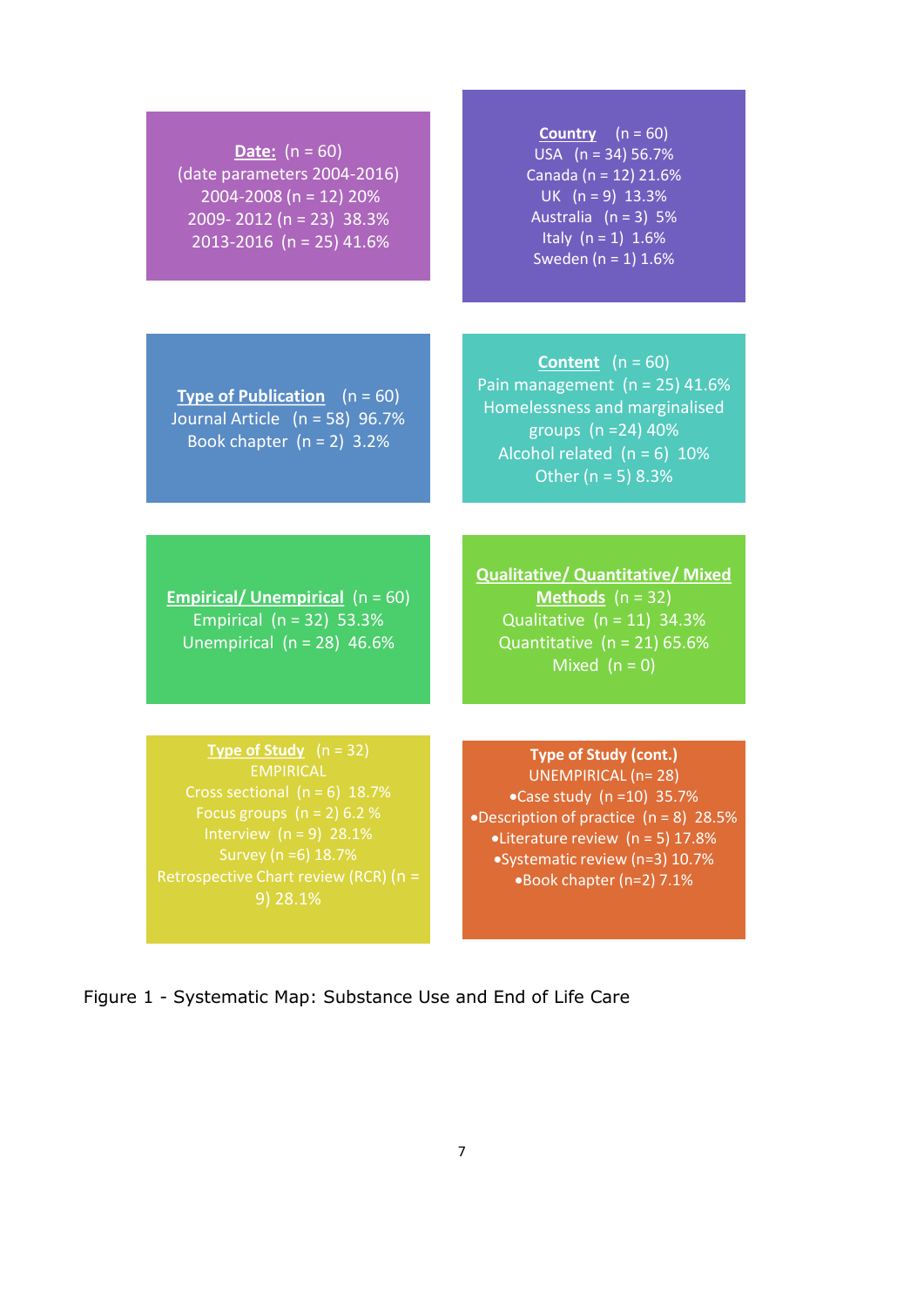### **Gaps in the evidence**

Key gaps in the evidence include:

- Very little research has been done in the UK. Most published research in this area has been generated in North America.
- Less than two thirds of the literature identified was empirical work with the remainder descriptive papers, book chapters, single case studies, or reviews of literature.
- The existing evidence is also dominated by quantitative research with approximately one third of it using qualitative methods.
- There were no identified papers related specifically to family or carers/supporters of people with substance problems at the end of life.
- There were only eight papers that documented professionals' perspectives, three that mentioned service user perspectives of family members and carers' involvement, and seven that documented service users' perspective or those with experience of receiving services previously.
- Finally, the map shows a narrow and limited topic focus of the evidence to date<sup>3</sup>.
- There were no intervention or evaluation studies and no practice models that were underpinned by a robust evidence base relating to substance use and end of life care.
- There was no consensus about what constitutes good practice.
- There were no studies relating to New Psychoactive Substance (NPS) use and its impact on end of life care.
- There were only four papers examining older drug users (Beynon et al. 2010a, 2010b, Roe et al. 2010 and Williams et al. 2014).

## **Good practice recommendations**

A number of recommendations<sup>4</sup> for practice emerged from the literature.

## **Managing pain**

 $\overline{a}$ 

In terms of good practice in relation to pain management, most of the papers were based on anecdotal evidence rather than strong empirical data. There were, however, some common recommendations from the diverse papers focusing on risk management and risk assessment:

<sup>&</sup>lt;sup>3</sup> We offer a note of caution, however, in that the thematic groupings are our own and others may group them differently.

<sup>4</sup> These are recommendations highlighted in the research literature.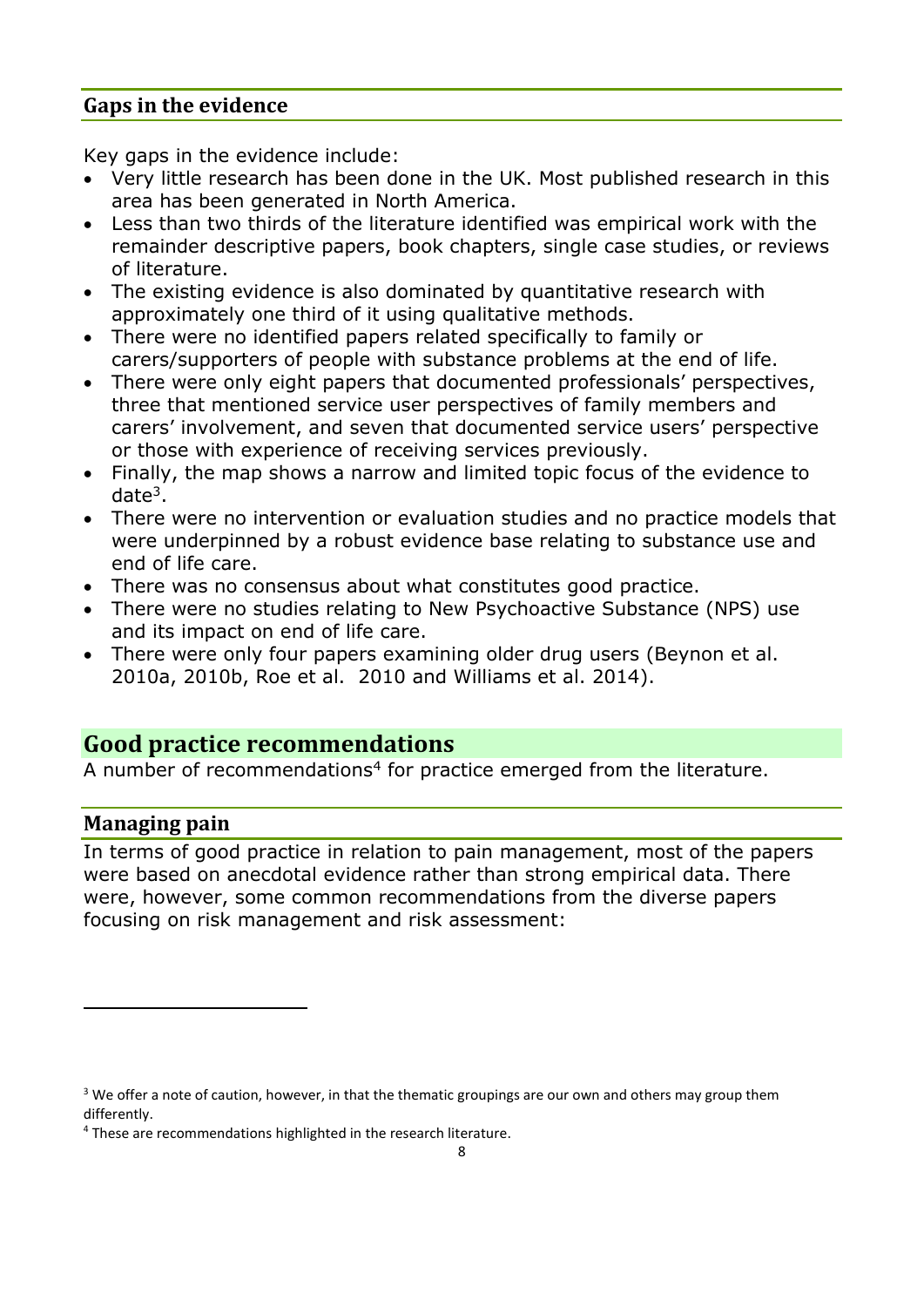#### Not under prescribing for pain

There was an acknowledgement in a number of papers that the most significant prescribing problem in relation to substance misuse is the persistent under treatment of pain in this population, driven by the inappropriate fear that opioids will be misused.

#### Screening for substance use

Identifying substance use was important for most authors with Arthur et al. (2016) suggesting that drug screening (within palliative care clinics) can be used to initiate an effective conversation about the potential dangers of drug behaviours. Most papers suggested universal screening using validated screening tools.

#### Screening for risk factors for substance use

Krashin et al. (2015) also suggested assessing for validated risk factors for developing problems with opioid use, for example, assessing for a history of substance use, including smoking, family history of substance misuse, history of childhood abuse including post-traumatic stress disorder, and psychiatric comorbidities (anxiety, depression, personality disorder).

#### Talking about substance use

Underpinning most papers was the prerequisite requirement of effective and often direct communication. Whether this happened, how to achieve it, and what sort of strategies would be helpful in managing direct conversations about substance misuse, was not a feature of the current literature. This literature also suggests that clinicians need to distinguish between pseudo-addictive behaviour(s), such as chemical coping and misuse of prescribed medication.

#### Awareness of harm reduction approaches to substance use

Underlying approaches to substance misuse were articulated by some authors, with harm reduction rather than abstinence seen as a more helpful approach and liaison with local substance misuse teams to reach realistic goals.

#### **Homelessness and marginalised groups**

The literature identified in this REA did not contain any papers which specifically identified recommendations. Some empirical papers proposed models which fell into the following four categories (see table 4 below):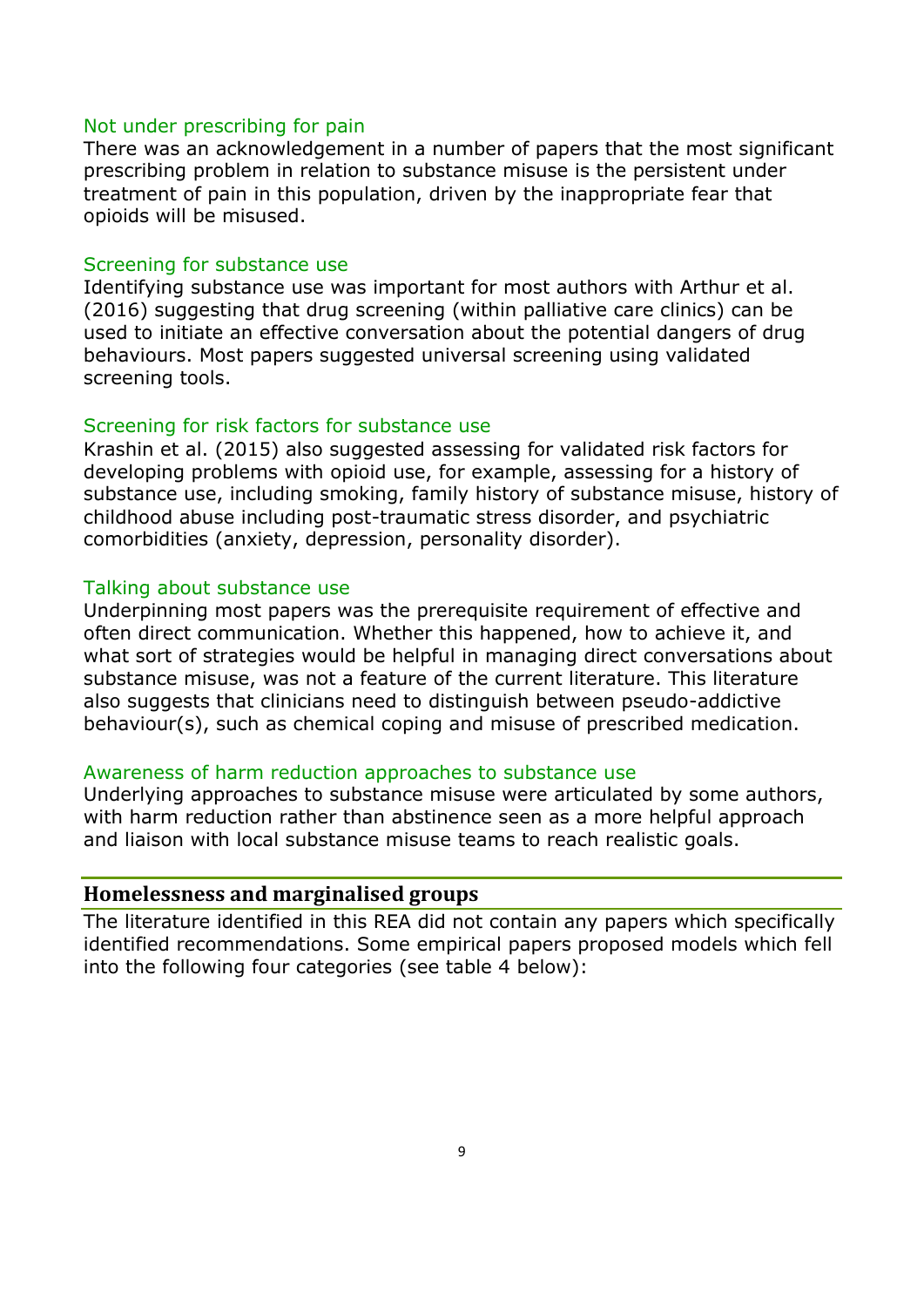Table 4: Guidelines for practice with homeless and marginalised people

| <b>Category</b>                                      | <b>Practice guidelines</b>                                                                                                                                                                                                  |
|------------------------------------------------------|-----------------------------------------------------------------------------------------------------------------------------------------------------------------------------------------------------------------------------|
| Environment(s) of<br>care                            | Deliver services in settings familiar to service users<br>(e.g. "shelter based care", services in needle<br>exchanges).                                                                                                     |
| Philosophy of care                                   | Use of a harm reduction rather than abstinence<br>only model. Services should aim for low threshold<br>strategies, i.e. those with minimum restrictions on<br>service users' normal patterns of behaviour.                  |
| Service delivery                                     | Need for services to be flexible and responsive.<br>Need for coordinated care with a case<br>manager/case worker to prevent service users<br>slipping through the gaps. Partnering of agencies to<br>promote joint working. |
| Safety plans for<br>identified high risk<br>patients | Piloting of supervised consumption (of both alcohol<br>and illicit drugs).                                                                                                                                                  |

## **Alcohol literature**

The alcohol literature was sparse with only six papers included in this REA. The recommendations drawn from them are listed below in table 5:

Table 5: Guidelines for practice with people with problematic alcohol use

| <b>Category</b>                                                                              | <b>Practice guidelines</b>                                                                                                                                                                                                                   |
|----------------------------------------------------------------------------------------------|----------------------------------------------------------------------------------------------------------------------------------------------------------------------------------------------------------------------------------------------|
| Universal screening<br>for alcohol misuse                                                    | Universally screening for alcohol misuse using a<br>validated tool (For example, CAGE).                                                                                                                                                      |
| Ongoing screening<br>and monitoring for<br>alcohol use                                       | Routine CAGE screening (younger patients<br>$\bullet$<br>are particularly at high risk of being CAGE<br>positive).<br>Frequent pain assessment.<br>Assessment and treatment of alcohol<br>withdrawal.                                        |
| Safety plans for<br>identified patients<br>with alcohol<br>problems or high risk<br>patients | Assess for mental disorders.<br>Involve and refer to specialist Multi-<br>$\bullet$<br>disciplinary team support that may include<br>psychiatric/ psychological, or drug<br>rehabilitation services.<br>Frequent review of symptom distress. |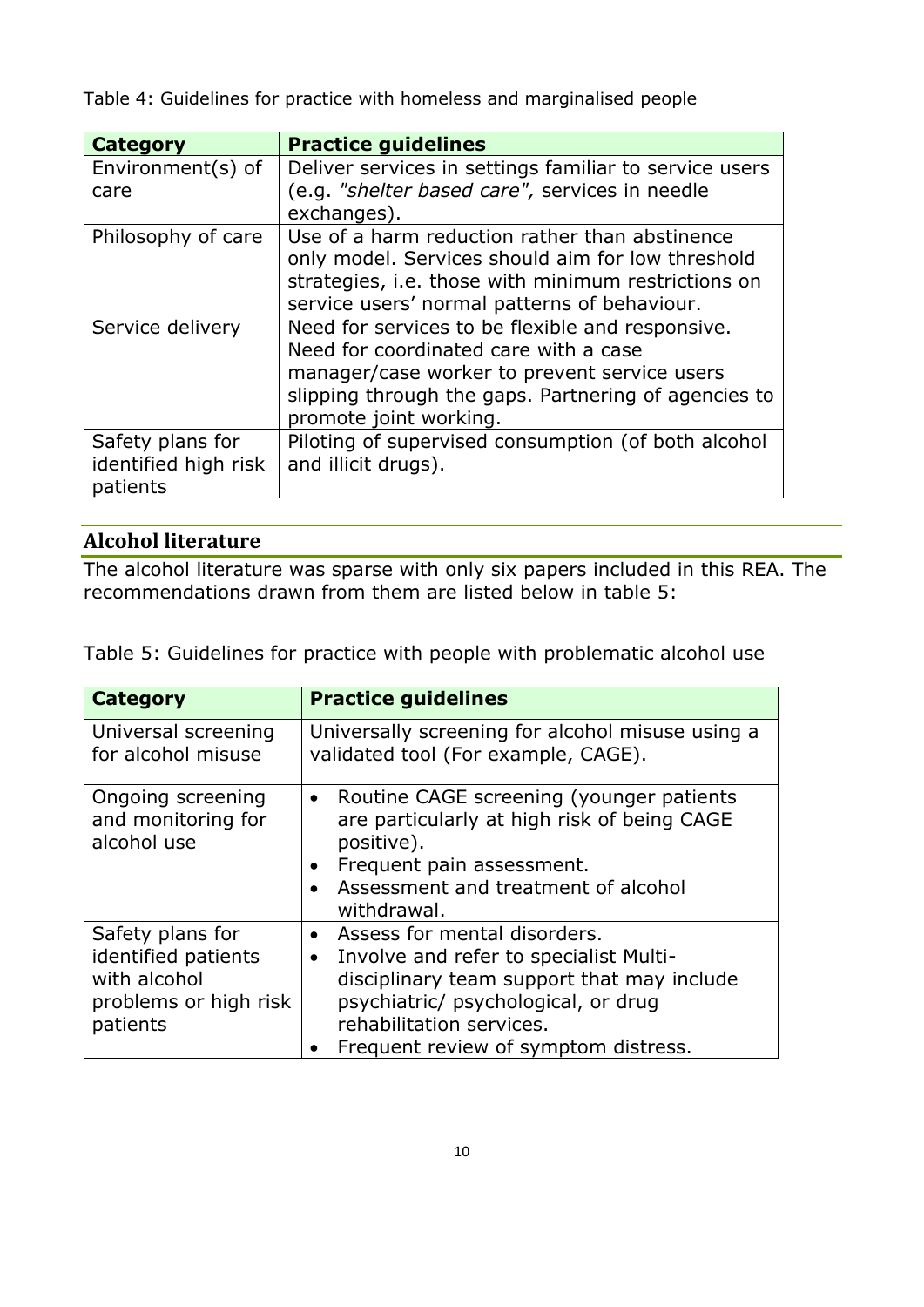## **Conclusion**

This Rapid Evidence Assessment set out to explore current responses to, and models of practice for, people living with problematic substance use and end of life care conditions. There is a dearth of research available on this topic and thus the focus of this review was broadened to identify what evidence was available, its focus, quality, and the gaps in the research evidence base.

The resulting body of work comprised 60 papers, primarily from peer reviewed journals. It was disparate in focus, with a wide range of research populations, research questions and methodological choices. The available evidence resulted in three clear, but limited, groups of papers; those focussing on pain management and prescribing, alcohol and end of life care, and a small body of work on end of life care for marginalised groups including homeless people, people with mental ill health or HIV-related conditions.

This is clearly an area of work where far more research is needed. The gaps identified are considerable and need to be filled in order to provide an evidence base on which to build future policy and good practice, both in the UK and internationally.

## **References**

Arthur, J. A., Haider, A., Edwards, T., Waletich-Flemming, J., Reddy, S., Bruera, E. and Hui, D. (2016) 'Aberrant Opioid Use and Urine Drug Testing in Outpatient Palliative Care.' *Journal of Palliative Medicine*, 19 (7), Jul, pp. 778-782.

Bell R and Marmot M (2017) Life course approach to understanding inequalities in health in later life, 69-76 in Jean-Pierre M, Beattie LB, Martin FC, Walston JD (eds) *Oxford Textbook of Geriatric Medicine, (3rd ed)* Oxford University Press, Oxford.

Beynon, C., Stimson, G. and Lawson, E. (2010) 'Illegal drug use in the age of ageing.' *Br J Gen Pract*, 60 (576) pp. 481-482.

Beynon, C., McVeigh, J., Hurst, A. and Marr, A. (2010) 'Older and sicker: Changing mortality of drug users in treatment in the North West of England.' *International Journal of Drug Policy,* 21 (5) pp. 429-431*.*

Connor, J. (2016). 'Alcohol Consumption as a cause of Cancer.' *Addiction,* 112 (2) 222- 228.

Corkery, J. (2008) 'UK drug-related mortality -- issues in definition and classification.' *Drugs & Alcohol Today*, 8 (2) pp. 17-25.

Department for International Development (DFID) (2014) *Assessing the Strength of Evidence.* [https://www.gov.uk/government/publications/how-to-note-assessing-the](https://www.gov.uk/government/publications/how-to-note-assessing-the-strength-of-evidence)[strength-of-evidence](https://www.gov.uk/government/publications/how-to-note-assessing-the-strength-of-evidence) (accessed 11 July 2018)